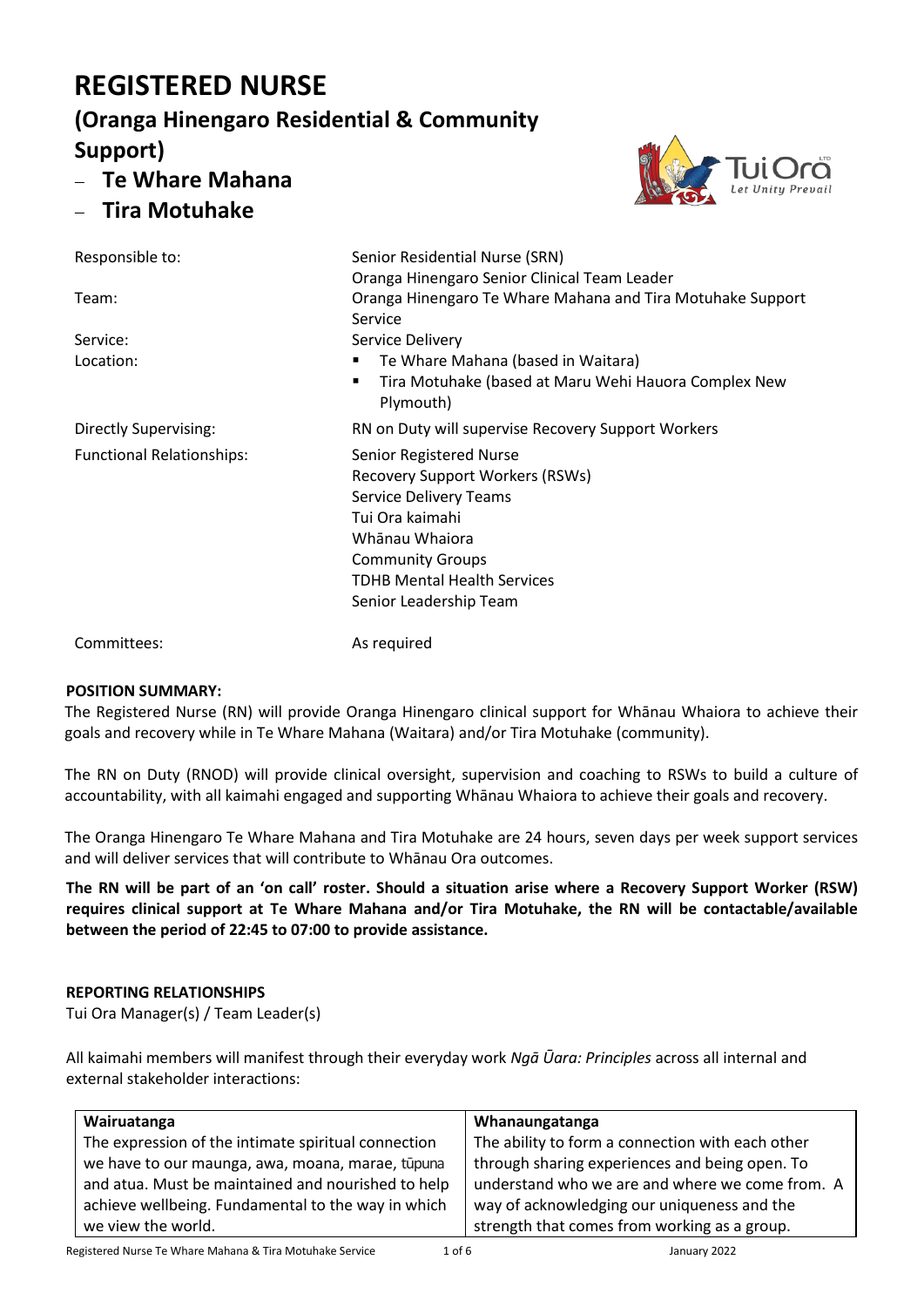| Kotahitanga                                            | <b>Tino Rangatiratanga</b>                             |
|--------------------------------------------------------|--------------------------------------------------------|
| The message of unity, oneness and harmony. This        | Being and having control, oversight and responsibility |
| principle reflects the emerging spirit of sharing and  | for ones' actions. Inspires us to a sense of self      |
| embracing each other.                                  | determination.                                         |
| Manaakitanga                                           | Tikanga O Tui Ora                                      |
| The nurturing of relationships. Encouraging us to rise | A guide to the way in which we unite as an             |
| above personal attitudes and feelings while            | organisation. Our responsibility to provide care       |
| respecting and creating self-worth in others. Building | under the auspices of to tatou maunga.                 |
| unity through humility and the act of giving.          |                                                        |

| <b>Key Result Area</b>                                                                                                                                                                                                                   | <b>Expected Result</b> |                                                                                                                                                                                                                                                                                                                                                                                                                                                                                                                                                                                                                                                                                                                                                                                  |
|------------------------------------------------------------------------------------------------------------------------------------------------------------------------------------------------------------------------------------------|------------------------|----------------------------------------------------------------------------------------------------------------------------------------------------------------------------------------------------------------------------------------------------------------------------------------------------------------------------------------------------------------------------------------------------------------------------------------------------------------------------------------------------------------------------------------------------------------------------------------------------------------------------------------------------------------------------------------------------------------------------------------------------------------------------------|
| <b>Te Whare Mahana: Working</b><br>with Whānau<br>and<br><b>Tira Motuhake: Working with</b><br>Whānau in community<br>placements<br>Whānau Whaiora have<br>developed a plan to achieve<br>goals in all priority outcome<br>areas 1 to 6. |                        | The service to Whānau Whaiora will include priority outcome areas 1 - 6:<br>1. Whānau Whaiora are self-managing and empowered leaders<br>Support Whanau Whaiora with making their own decisions, caring for<br>their own people, and supplying for their own needs<br>Provide opportunities for Whanau Whaiora to become knowledgeable<br>about their own communities, can access those goods and services<br>necessary for ongoing development<br>Provide opportunities for Whanau Whaiora to be active participants<br>in a range of networks and introduce them to patterns of leadership<br>that provide continuity between the past and the future.<br>2. Whānau Whaiora are leading healthy lifestyles<br>Provide support and encouragement for Whanau Whaiora to actively |
|                                                                                                                                                                                                                                          |                        | foster lifestyles that lead to optimal health and wellbeing<br>Link Whānau Whaiora to appropriate services.                                                                                                                                                                                                                                                                                                                                                                                                                                                                                                                                                                                                                                                                      |
|                                                                                                                                                                                                                                          | з.                     | Whānau Whaiora are participating in the community<br>Assist and encourage Whanau Whaiora to establish community<br>supports including those external to Tui Ora<br>Provide support and access to community resources e.g. Work and<br>Income support, social networks, sports, employment and/or training<br>opportunities, where this is indicated as a support needed by Whānau<br>Whaiora<br>Ensure that Whanau Whaiora have ready access to community<br>facilities and the ability to benefit from community goods and services<br>Encourage Whanau Whaiora to engage with their neighbours.                                                                                                                                                                                |
|                                                                                                                                                                                                                                          | 4.                     | Whānau Whaiora and their whānau are confidently participating in Te<br>Ao Māori and are responsible stewards of their living and natural<br>environments<br>Ensure planned support services that links Whanau Whaiora to the<br>appropriate support that meets their cultural needs; they are<br>understood and supported<br>Encourage and support participation on Māori cultural events, iwi<br>affairs, marae hui, waka ama and kapa haka, and the ongoing<br>transmission of Māori knowledge, culture and te reo Māori<br>Provide access to learnings where mana whenua is appropriately<br>respected<br>Link Whanau Whaiora to learning about the protecting their quality of<br>life, the Mauri of all Waterways and Wāhi Tapu.                                            |
|                                                                                                                                                                                                                                          | 5.                     | Whānau Whaiora and their whānau are economically secure and<br>successfully involved on wealth creation                                                                                                                                                                                                                                                                                                                                                                                                                                                                                                                                                                                                                                                                          |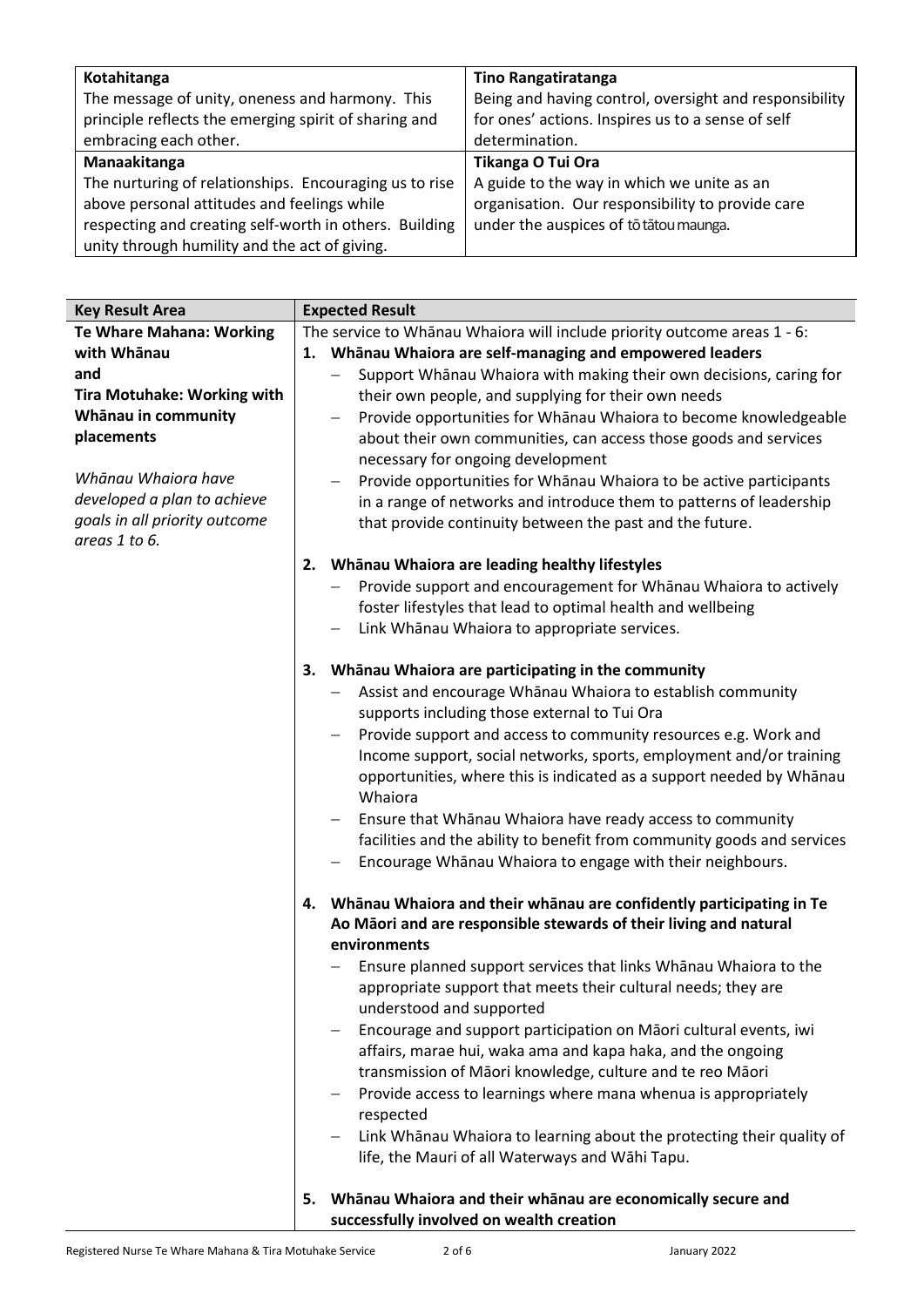|                                  |    | Provide day to day support in alignment with Whanau Whaiora care<br>plan, goals and aspirations including household management,<br>budgeting etc.<br>Link Whanau Whaiora to financial literacy opportunities.                                                                                                                                                                                                                                                                                                                                                                                                                                                                                                                                                                                                                                                                                                                                                                                                                                                                                                                                                                                                                                                                                                                                                       |
|----------------------------------|----|---------------------------------------------------------------------------------------------------------------------------------------------------------------------------------------------------------------------------------------------------------------------------------------------------------------------------------------------------------------------------------------------------------------------------------------------------------------------------------------------------------------------------------------------------------------------------------------------------------------------------------------------------------------------------------------------------------------------------------------------------------------------------------------------------------------------------------------------------------------------------------------------------------------------------------------------------------------------------------------------------------------------------------------------------------------------------------------------------------------------------------------------------------------------------------------------------------------------------------------------------------------------------------------------------------------------------------------------------------------------|
|                                  | 6. | Whānau Whaiora are cohesive, resilient, and nurturing<br>Empower Whanau Whaiora to achieve self-independence in health<br>and wellbeing to reduce their need to utilise intensive health services<br>Encourage reduction in their need to utilise more intensive mental<br>health services<br>Plan and provide time-limited support services, based on regular<br>support needs assessment that informs a recovery plan<br>Encourage and assist Whanau Whaiora to remain connected with<br>their whānau<br>Provide opportunities to learn and embrace new technologies<br>Facilitate Whanau Whaiora support for day to day living by providing<br>assistance and coaching in meeting responsibilities i.e. cleaning, meal<br>preparation, purchasing household provisions, laundry, and lawn<br>mowing in such a way as to enable Whanau Whaiora to participate as<br>fully as they are able. This is without unreasonable expectations and<br>with health and safety requirements being met<br>Encourage each Whanau Whaiora to take a lead role in the<br>preparation, implementation, and evaluation of their whanau<br>assessment and goals<br>Participate in regular planning and review processes including<br>interventions and implementation of strategies involving whānau<br>whenever appropriate.                                                       |
| <b>Priority Outcomes Support</b> |    | To support development and delivery of the priority outcomes, the RN<br>role will:                                                                                                                                                                                                                                                                                                                                                                                                                                                                                                                                                                                                                                                                                                                                                                                                                                                                                                                                                                                                                                                                                                                                                                                                                                                                                  |
|                                  |    | Provide clinical support for Whanau Whaiora to achieve their goals<br>and recovery while in Oranga Hinengaro Te Whare Mahana and Tira<br>Motuhake services<br>Encourage and support each Whanau Whaiora to take a lead role in<br>the preparation, implementation and evaluation of the goals and<br>recovery<br>Ensure clinical documentation is always accurately recorded and up to<br>date e.g. Whānau Whaiora progress notes and Whānau Whaiora<br>assessments and goals (Care Plans, Relapse Prevention Plans and Risk<br>Assessments via the mental health clinical teams)<br>Monitor Whanau Whaiora mental and physical health<br>Work in partnership with TDHB and Tui Ora Oranga Hinengaro clinical<br>teams<br>Attend weekly Tui Ora MDT<br>Attend Whanau Whaiora mental health outpatient or GP<br>appointments as appropriate<br>Facilitate and support access to appropriate services for Whanau<br>Whaiora in crisis situations with clinical direction from Tui Ora/TDHB<br>clinical teams<br>Coordinate and facilitate household operations, maintaining a high<br>standard of home care and cleanliness at all times<br>Collaborate with both Te Whare Mahana and Tira Motuhake services,<br>Whānau Whaiora, Tui Ora Oranga Hinengaro clinical teams and TDHB<br><b>MHAS clinical teams</b><br>Complete all reports including PRIMHD as required. |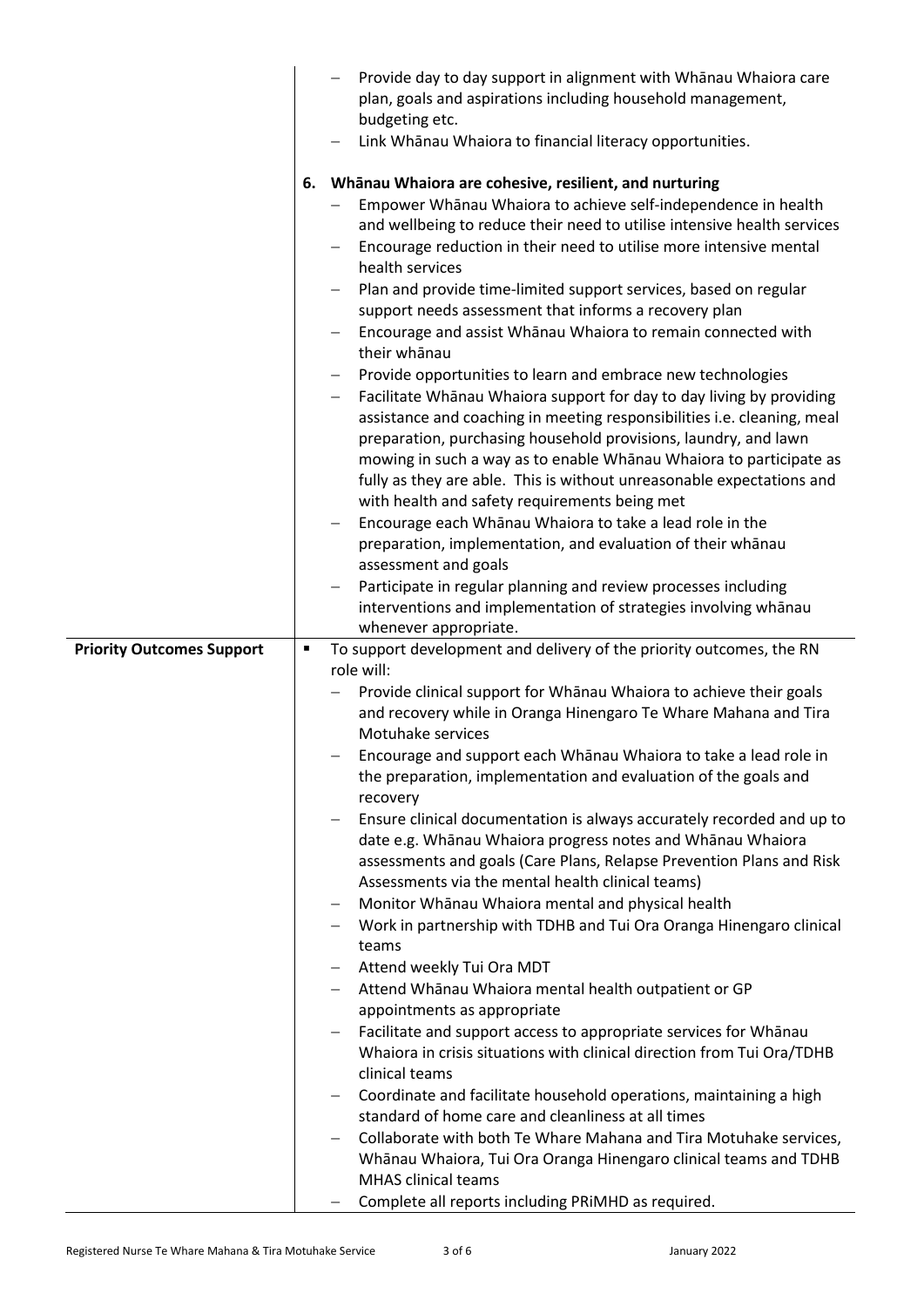| <b>Service Delivery</b>        |                | The RN on Duty will always ensure and take responsibility for the safe                      |
|--------------------------------|----------------|---------------------------------------------------------------------------------------------|
|                                |                | management and administration of medication in both Te Whare Mahana                         |
|                                |                | and Tira Motuhake services                                                                  |
|                                | ٠              | The RN on Duty will provide oversight, supervision and mentoring to                         |
|                                |                | <b>RSWs</b>                                                                                 |
|                                | п              | When rostered, be contactable/available on call to offer support to the                     |
|                                |                | RSWs over the periods of 22:45pm to 07:00am                                                 |
|                                |                | Provide a high-quality service delivery by:                                                 |
|                                |                | Maintaining effective and accurate records using the appropriate                            |
|                                |                | forms and databases in the recommended timeframes                                           |
|                                |                | Ensuring all reporting requirements are completed in the                                    |
|                                |                | recommended timeframes                                                                      |
|                                |                | Ensuring practice occurs within Tui Ora policies, procedures and                            |
|                                |                | whānau rights                                                                               |
|                                |                | Ensuring all operational tasks are completed in the recommended                             |
|                                |                | timeframes including the facilitation of household tasks including                          |
|                                |                | cleaning as delegated and requested by management.                                          |
| Relationships                  | ٠              | Key partnerships are maintained in order to generate stronger links to                      |
|                                |                | foster a sense of collaboration with care providers to enhance multi-                       |
|                                |                | disciplinary service delivery                                                               |
|                                | п              | Establish and maintain effective working relationships with kaimahi,                        |
|                                |                | Whānau Whaiora, communities and other external contacts                                     |
|                                |                | Develop and use collaborative relationships to facilitate the                               |
|                                |                | accomplishment of Whānau Whaiora goals and objectives.                                      |
| <b>Communication/Team Work</b> | $\blacksquare$ | Support an inclusive and positive work environment by listening and                         |
|                                |                | responding appropriately in all interactions                                                |
|                                | П              | Facilitate and promote respect and open communication in wananga                            |
|                                |                | space with all kaimahi, Whānau Whaiora and their whānau.                                    |
| <b>Culture</b>                 | п              | Keeping the organisation's Nga Uara: Core Principles at the forefront of                    |
|                                |                | own and others' decision making and actions:                                                |
|                                |                | Upholds ethics and values                                                                   |
|                                |                | Demonstrates integrity                                                                      |
|                                |                | Promotes and defends equal opportunities, builds diverse teams                              |
|                                |                | Encourages organisational and individual responsibility towards the                         |
|                                |                | community and the environment.                                                              |
| Quality                        | $\blacksquare$ | Risk management, quality assurance, integrity and confidentiality through                   |
|                                |                | all work are evidenced                                                                      |
|                                | п              | Standards are maintained to meet service level agreements/contract                          |
|                                |                | specifications.                                                                             |
| <b>Safe Environment</b>        | ٠              | Each kaimahi is expected to help maintain a safe and healthy workplace                      |
|                                |                | by:                                                                                         |
|                                |                | Following all company safe work, policies, procedures, rules, and work<br>$\qquad \qquad -$ |
|                                |                | instructions                                                                                |
|                                |                | The proper use of all safety equipment and clothing provided (as<br>$\qquad \qquad -$       |
|                                |                | applicable)                                                                                 |
|                                |                | The early reporting to their manager of any pain or discomfort                              |
|                                |                | experienced at work                                                                         |
|                                |                | Taking an active role in the company's treatment and rehabilitation                         |
|                                |                | plan, for an 'early and durable return to work' by following the                            |
|                                |                | company 'Return to work -ACC' and 'Return to work - Non ACC                                 |
|                                |                | Related' procedures                                                                         |
|                                |                | Reporting all incidents, injuries, and hazards through the company                          |
|                                |                | Reportable Event procedure                                                                  |
|                                |                | Working with Health and Safety Representatives, the Health & Safety and                     |
|                                |                | Quality & Risk Advisor, and managers to ensure compliance with Health                       |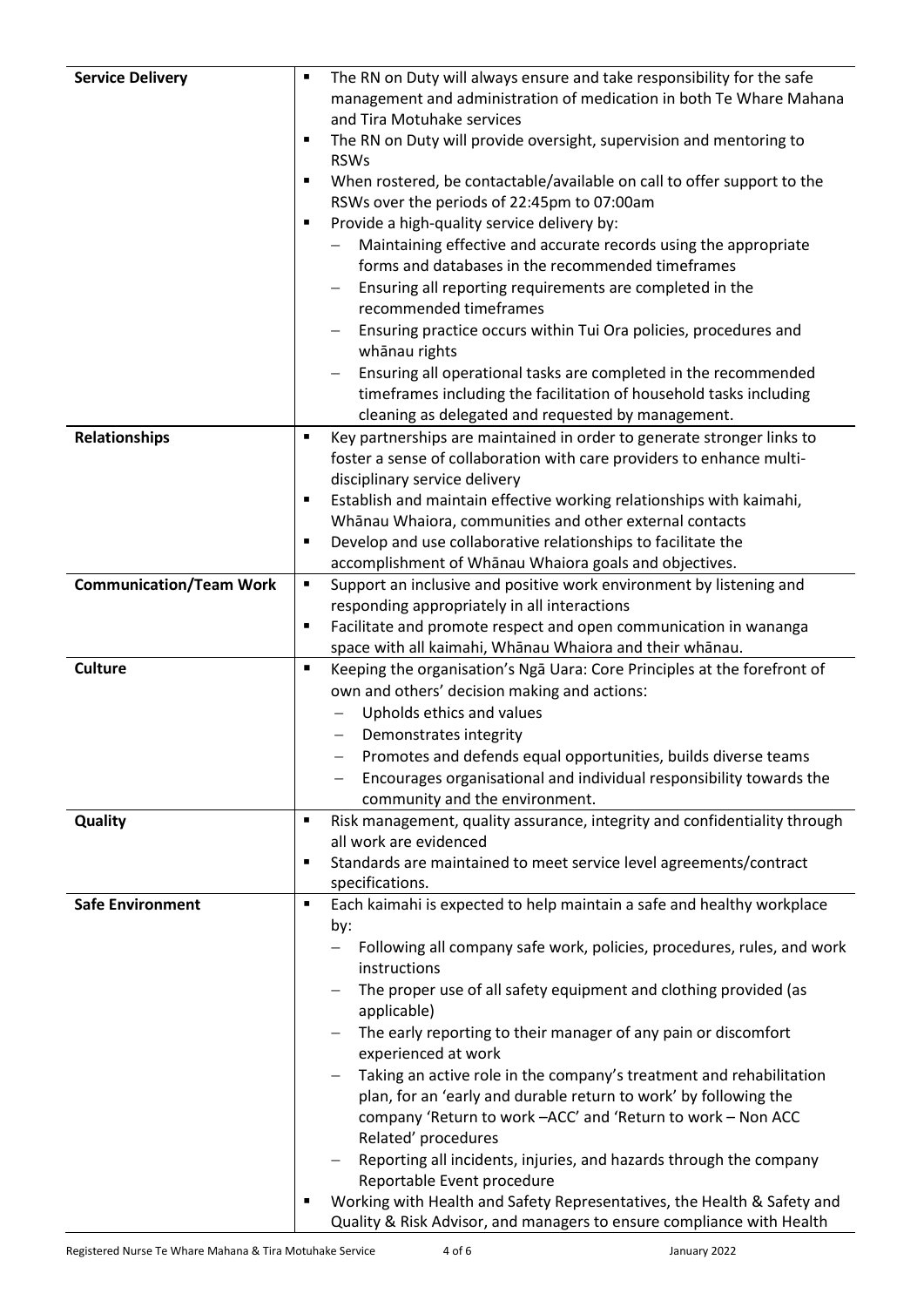|                                    | and Safety requirements and the active development and promotion of a                                                                                         |  |
|------------------------------------|---------------------------------------------------------------------------------------------------------------------------------------------------------------|--|
|                                    | healthy work environment by:                                                                                                                                  |  |
|                                    | Actively identifying and reporting near misses or incidents                                                                                                   |  |
|                                    | Supporting the Health and Safety Representative in their work area                                                                                            |  |
|                                    | whenever required                                                                                                                                             |  |
|                                    | Reporting on Health and Safety events at team meetings.                                                                                                       |  |
| <b>Technology and Tools of the</b> | Able to apply and understand the use of technology; with demonstrable<br>٠                                                                                    |  |
| Job                                | ability to use a desktop computer and related application software                                                                                            |  |
|                                    | packages - including Microsoft office and Client Management Systems                                                                                           |  |
|                                    | relevant to the role                                                                                                                                          |  |
|                                    | Demonstrates confidence and is willing to embrace change as technology<br>п                                                                                   |  |
|                                    | changes                                                                                                                                                       |  |
|                                    | Committed to maintaining the quality and accuracy of data entry.<br>٠                                                                                         |  |
| <b>Personal Development</b>        | Professional/technical knowledge is maintained, and knowledge is shared<br>٠                                                                                  |  |
|                                    | with team                                                                                                                                                     |  |
|                                    | Appropriate technical development targets are agreed in the performance<br>$\blacksquare$                                                                     |  |
|                                    | development review, and achievement is evidenced against these                                                                                                |  |
|                                    | A performance development plan is established annually and reviewed                                                                                           |  |
|                                    | six-monthly                                                                                                                                                   |  |
|                                    | Commitment to attend the organisation's cultural development<br>п                                                                                             |  |
|                                    | programme.                                                                                                                                                    |  |
| <b>Person Specification</b>        | Registered Nurse qualification, registered to a professional body<br>$\blacksquare$                                                                           |  |
|                                    | <b>Current Practicing Certificate</b><br>٠                                                                                                                    |  |
|                                    | Full, clean NZ Driver Licence<br>п                                                                                                                            |  |
|                                    | Commitment to on-going training.<br>п                                                                                                                         |  |
| <b>Experience and Skills</b>       | Working in the community with Whanau Whaiora who experience mental<br>٠                                                                                       |  |
|                                    | health disorders                                                                                                                                              |  |
|                                    | Experience with managing challenging behaviours<br>٠                                                                                                          |  |
|                                    | Experience or ability to demonstrate an understanding of Whānau                                                                                               |  |
|                                    | Whaiora goals and recovery with Whanau Ora outcomes                                                                                                           |  |
|                                    | Understanding of mental health, consumer, and advocacy issues<br>п                                                                                            |  |
|                                    | Proven experience of evidence-based best practice in mental health                                                                                            |  |
|                                    | Previous experience working in a large, diverse organisation<br>Knowledge of applicable regulations governing clinical practice/legislative<br>$\blacksquare$ |  |
|                                    | compliance                                                                                                                                                    |  |
|                                    | Has a working knowledge of Microsoft products/applications<br>٠                                                                                               |  |
|                                    | Proven ability to form collaborative/professional relationships with all                                                                                      |  |
|                                    | stakeholder groups                                                                                                                                            |  |
|                                    | Ability to think critically, coach and influence others<br>$\blacksquare$                                                                                     |  |
|                                    | Practices, promotes, and creates a culture that fosters high standards of<br>$\blacksquare$                                                                   |  |
|                                    | ethics and integrity                                                                                                                                          |  |
|                                    | Ability to prioritise and make consistent recommendations based on fact                                                                                       |  |
|                                    | and an accurate understanding of the situation                                                                                                                |  |
|                                    | Well-developed written and oral communication skills<br>$\blacksquare$                                                                                        |  |
|                                    | A working knowledge of Client Management System is preferred                                                                                                  |  |
|                                    | Excellent interpersonal skills and able to work as part of a team<br>п                                                                                        |  |
|                                    | Able to demonstrate practical understanding of the aspirations and<br>п                                                                                       |  |
|                                    | challenges facing Māori communities                                                                                                                           |  |
|                                    | Experience in applying Tikanga Māori as it applies in the role is desirable.                                                                                  |  |
|                                    | Understanding of Māori models of health and the application of the                                                                                            |  |
|                                    | Treaty of Waitangi in practice.                                                                                                                               |  |

#### **NOTE:**

You will align outcomes/deliverables as per the Service Contract requirements that relate to your role.